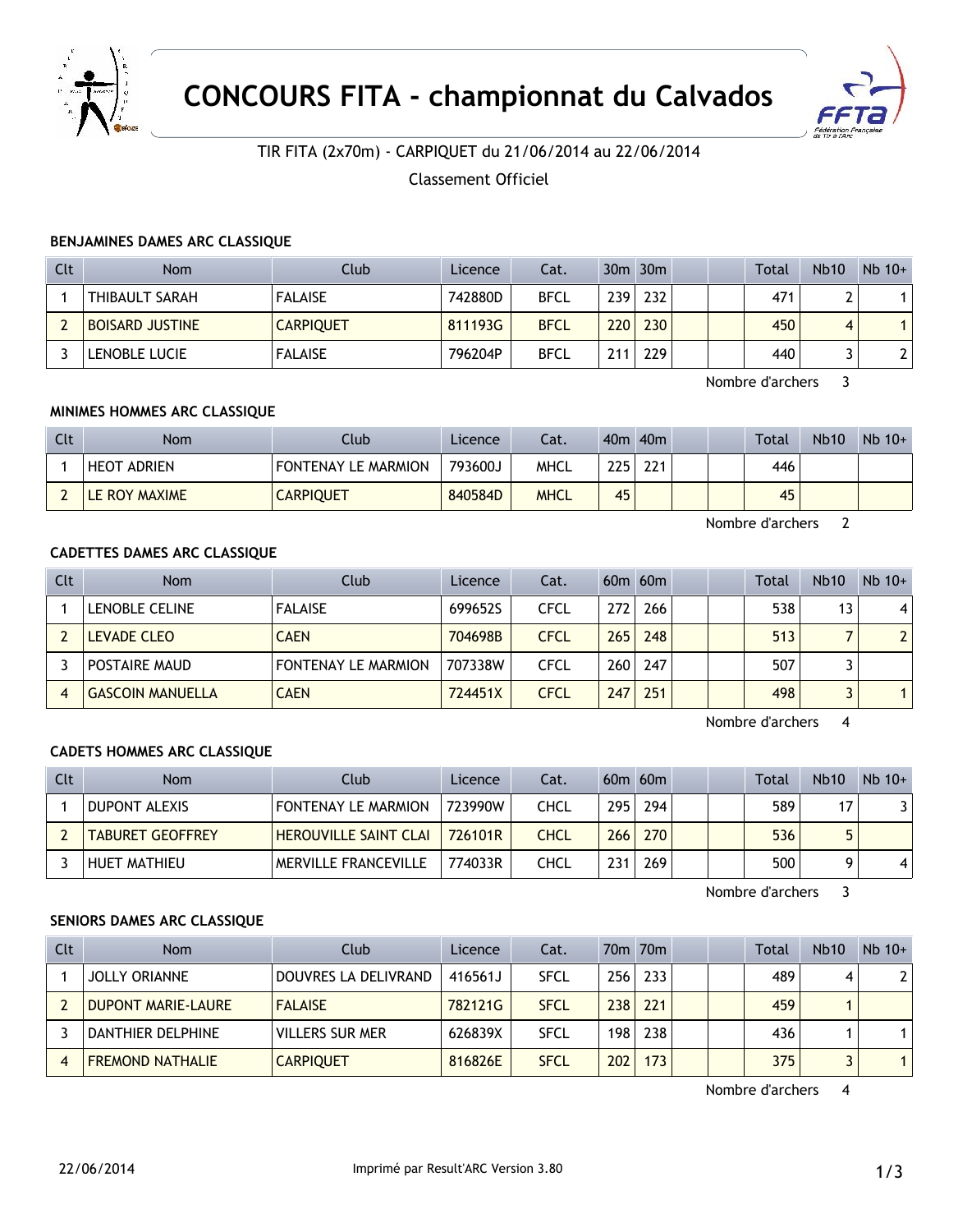#### **SENIORS HOMMES ARC CLASSIQUE**

| Clt | <b>Nom</b>                | Club                         | Licence | Cat.        |     | 70 <sub>m</sub> 70 <sub>m</sub> |  | <b>Total</b> | Nb10           | $Nb$ 10+       |
|-----|---------------------------|------------------------------|---------|-------------|-----|---------------------------------|--|--------------|----------------|----------------|
|     | <b>TABURET REGIS</b>      | <b>HEROUVILLE SAINT CLAI</b> | 726105V | <b>SHCL</b> | 300 | 271                             |  | 571          | 13             | 3              |
|     | <b>GILLES PHILIPPE</b>    | <b>VILLERS SUR MER</b>       | 799709Z | <b>SHCL</b> | 279 | 273                             |  | 552          | 5              |                |
| 3   | <b>GAUTHIER LAURENT</b>   | <b>COURSEULLES SUR MER</b>   | 312274D | <b>SHCL</b> | 272 | 266                             |  | 538          | 6              |                |
| 4   | <b>DAUMESNIL FABIEN</b>   | <b>ARGENCES</b>              | 612607C | <b>SHCL</b> | 255 | 254                             |  | 509          | 5              | 1              |
| 5   | <b>BLIN LUDOVIC</b>       | <b>FALAISE</b>               | 395092Y | <b>SHCL</b> | 257 | 233                             |  | 490          | 6              | $\overline{2}$ |
| 6   | <b>DELIQUAIRE OLIVIER</b> | <b>VILLERS SUR MER</b>       | 325021J | <b>SHCL</b> | 233 | 246                             |  | 479          | $\overline{2}$ |                |
|     | <b>MEYER PASCAL</b>       | DOUVRES LA DELIVRAND         | 649972S | <b>SHCL</b> | 243 | 235                             |  | 478          | 3              |                |
| 8   | <b>DEMARAIS PHILIPPE</b>  | <b>CARPIQUET</b>             | 8098915 | <b>SHCL</b> | 148 | 138                             |  | 286          |                |                |

Nombre d'archers 8

#### **VETERANS DAMES ARC CLASSIQUE**

| C14<br>นเ | Nom                                 | Club            | Licence | - 7<br>cal. | 70 <sub>m</sub> | 70 <sub>m</sub> | <b>Total</b> | <b>Nb10</b> | Nb<br>$10+$ |
|-----------|-------------------------------------|-----------------|---------|-------------|-----------------|-----------------|--------------|-------------|-------------|
|           | <b>NATHALIE</b><br><b>HENNEGUET</b> | <b>ARGENCES</b> | 623072C | <b>VFCL</b> | 268             | 202             | 470          |             |             |

Nombre d'archers 1

# **VETERANS HOMMES ARC CLASSIQUE**

| Clt | Nom                      | Club          | Licence | Cat.        |     | 70m 70m |  | Total | <b>Nb10</b> | $Nb 10+$       |
|-----|--------------------------|---------------|---------|-------------|-----|---------|--|-------|-------------|----------------|
|     | <b>LAURENT ERIC</b>      | <b>BAYEUX</b> | 703826D | VHCL        | 251 | 246     |  | 497   | 4           | 2 <sup>1</sup> |
|     | <b>DURAND PHILIPPE</b>   | <b>CAEN</b>   | 466148H | <b>VHCL</b> | 245 | 244     |  | 489   |             |                |
|     | <b>COLLEC CHRISTOPHE</b> | ARGENCES      | 702843K | VHCL        | 253 | 226     |  | 479   |             | 41             |

Nombre d'archers 3

# **SUPER VETERANS HOMMES ARC CLASSIQUE**

| <b>Clt</b> | Nom                 | Ilub             | Licence | Cat.         | 70 <sub>m</sub> | 70 <sub>m</sub> |  | <b>Total</b> | <b>Nb10</b> | <b>N<sub>b</sub></b><br>$10+$ |
|------------|---------------------|------------------|---------|--------------|-----------------|-----------------|--|--------------|-------------|-------------------------------|
|            | <b>HAUTEUR MARC</b> | <b>CARPIQUET</b> | 717062R | <b>SVHCL</b> | 229             | 238             |  | 467          |             | -                             |

Nombre d'archers 1

# **CADETS HOMMES ARC A POULIES**

| Clt | <b>Nom</b>            | Club                | Licence | Cat. |     | 50 <sub>m</sub> 50 <sub>m</sub> |  | Total | <b>Nb10</b> | $Nb 10+$ |
|-----|-----------------------|---------------------|---------|------|-----|---------------------------------|--|-------|-------------|----------|
|     | <b>BOISARD DAMIEN</b> | <b>CARPIOUET</b>    | 722675S | снсо | 314 | 296                             |  | 610   | 19          | 61       |
|     | <b>ENGELS THOMAS</b>  | COURSEULLES SUR MER | 702538D | CHCO | 292 | 296                             |  | 588   | 11          | 3        |
|     | PALY JOCELIN          | <b>CARPIQUET</b>    | 793134C | снсо | 267 | 265                             |  | 532   | 12          | າເ       |

Nombre d'archers 3

#### **SENIORS DAMES ARC A POULIES**

| Clt | Nom                     | <b>Club</b>                | Licence | Cat.        |     | 50m 50m |  | <b>Total</b> | <b>Nb10</b> | $Nb 10+$ |
|-----|-------------------------|----------------------------|---------|-------------|-----|---------|--|--------------|-------------|----------|
|     | <b>POSTAIRE LAURE</b>   | <b>FONTENAY LE MARMION</b> | 857056H | SFCO        | 278 | 277     |  | 555          |             |          |
|     | <b>DARCILLON CECILE</b> | <b>ST PIERRE SUR DIVES</b> | 771397A | <b>SFCO</b> | 297 |         |  | 297          |             |          |

Nombre d'archers 2

#### **SENIORS HOMMES ARC A POULIES**

| $\sim$ 1.<br><br>. | Non. | lub | tence | $\sim$<br>Cal. | $ \sim$<br>bUn | 50 <sub>m</sub> | Total | Nh10 | <b>Nb</b><br>$10+$ |
|--------------------|------|-----|-------|----------------|----------------|-----------------|-------|------|--------------------|
|                    |      |     |       |                |                |                 |       |      |                    |